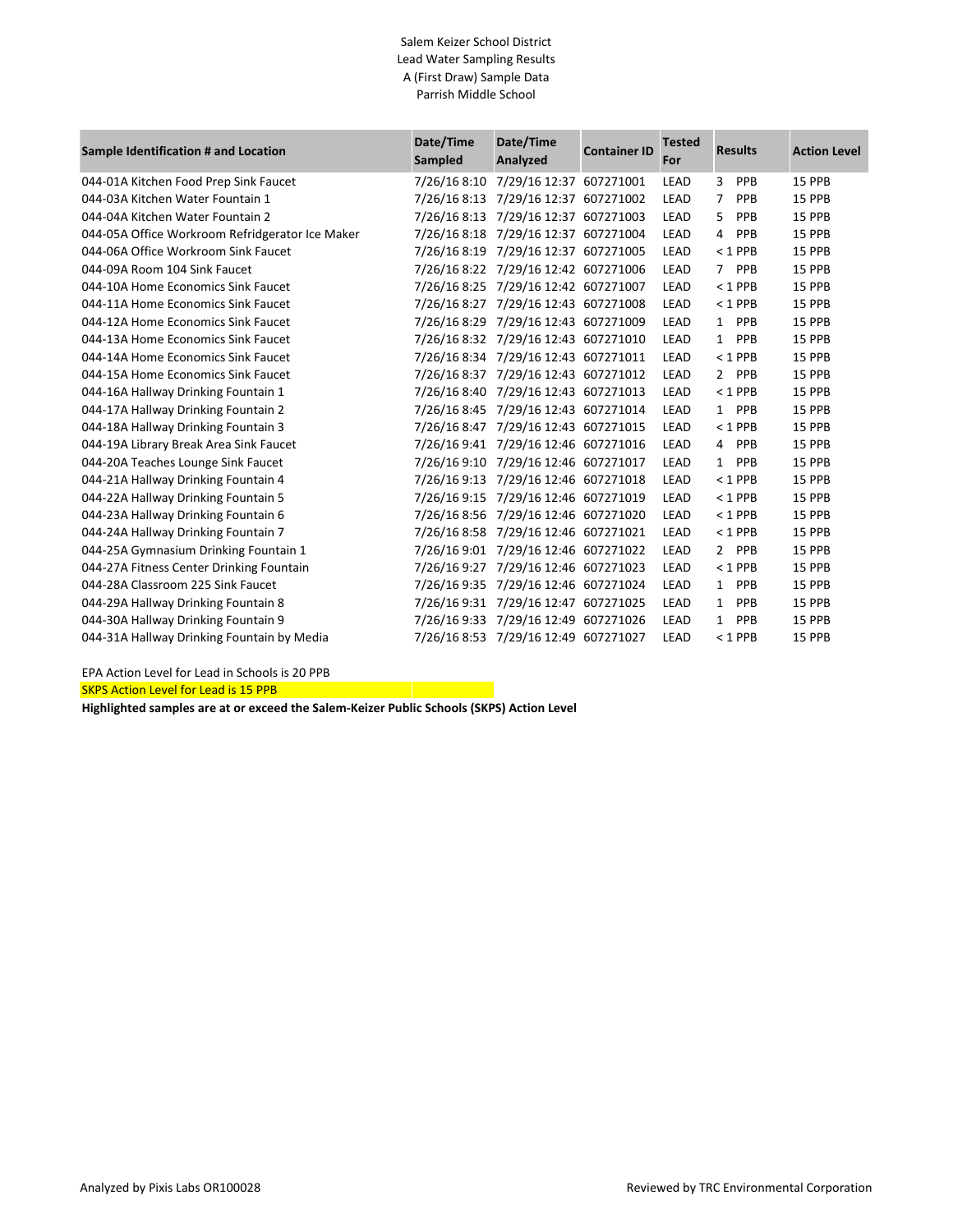## Salem Keizer School District Lead Water Sampling Results First Draw (A) Sample Data Parrish Middle School

| Sample Identification # and Location | Date/Time<br><b>Sampled</b> | <b>Date</b><br><b>Analyzed</b> | <b>Container ID</b> | Tested<br>For | <b>Results</b>         | <b>Action Level</b> |
|--------------------------------------|-----------------------------|--------------------------------|---------------------|---------------|------------------------|---------------------|
| 044-02A Kitchen Ice Maker            | 9/23/2016 5:09 9/26/2016    |                                | 58307               | LEAD.         | <b>PPR</b><br>$\leq 1$ | 15 PPB              |

EPA Action Level for Lead in Schools is 20 PPB

SKPS Action Level for Lead is 15 PPB

**Highlighted samples are at or exceed the Salem-Keizer Public Schools (SKPS) Action Level**